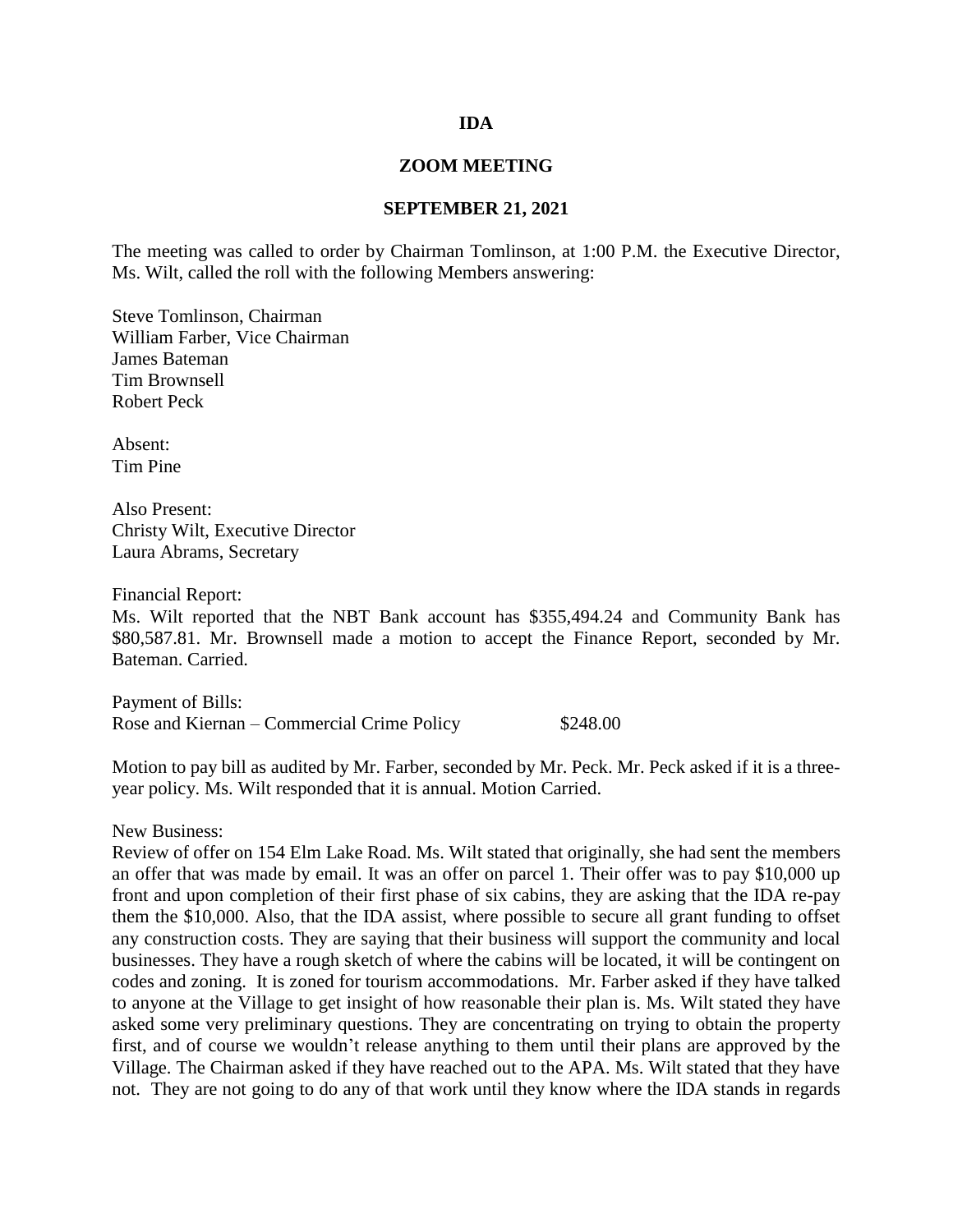to selling them the property. Ms. Wilt stated that what they are requesting is to pay \$10,000 for the property and then have the \$10,000 returned to them once they complete 6 cabins. She asked how the Board feels about this request, the price, and their project. Mr. Farber stated that he feels the sequence of events is upside down from what we did with Oak Mt. Typically, at the point where someone is making an investment, they are not looking at taking more out-of-pocket and giving it to us like a deposit that we would then give back when they produce. Also, it seems they have not done a lot of research. He would like to know more about what the steps would be as this unfolds. What if we approve this, what would happen next? What would be required before we signed over the lot? At what point would they pay the \$10,000? What is the timeframe for the cabins? They also want assistance with grants, what is the plan to cover what the grant doesn't? What if there is no grant, will they continue to move forward? He asked Ms. Wilt if she felt this was just a dream or is there a real business plan behind it. Ms. Wilt stated they are very serious about the project. Most of their research has been about sustainability of the business, not how to get it built. The cabins are prebuilt, so the construction time would be pretty quick. They are just trying to figure out how to get the land first, then move forward with the rest. Mr. Bateman stated that he doesn't understand the assessed value versus the \$10,000 which is like a rent to own type payment. He doesn't feel that makes sense. Ms. Wilt stated that they are basically saying that they are putting in this economic development project, putting the property back on the tax rolls and they want it for free. Mr. Bateman stated that he would like to see some skin in the game. Ms. Wilt asked what would be the repercussions if they don't complete the project, how do we protect ourselves. Mr. Brownsell asked if they will be using any of their own resources. Ms. Wilt stated yes, they have money to invest in the project. The Chairman stated that he has concerns with the cabins. He feels the price is way too low. He has found that the prefab cabins don't meet the energy codes for our area and the building inspectors have an issue with them. He feels a lot of the items are under budgeted. He would like more information.

Ms. Wilt stated what she needs today is to know if the IDA is interested in this project, what you are willing to accept as far as what is to be paid upfront, what would happen if they default. Mr. Peck stated that we probably need to come up with some type of counter proposal, but even before that is moved forward, they should go before the Village Planning Board and see what the reality of this project is. Mr. Farber stated that he does not embrace the terms and conditions as they have laid them out. It's very hard to evaluate. They sent us a business plan that has terminology in it like financials, but there is nothing in that financial proposal that indicates their financial capability to fund any portion of this project themselves. We are a number of steps away from them buying the property. Are we willing to give away a piece of property if someone has a really good business plan? At a minimum we should ask the attorney if we can do this. If we are going to give it away to the best business plan do we need to advertise it differently.

Mr. Peck left the meeting.

The Board continued to discuss the lack of information in the business plan.

Ms. Wilt stated that she will go back to the applicant and let them know that the IDA will need to see financials and to see that the Village and the APA are on board. The Chairman stated that specifications for the cabins should be presented to the building inspector to make sure they are able to use what they are proposing to buy. Mr. Farber requested that Ms. Wilt confirm with the